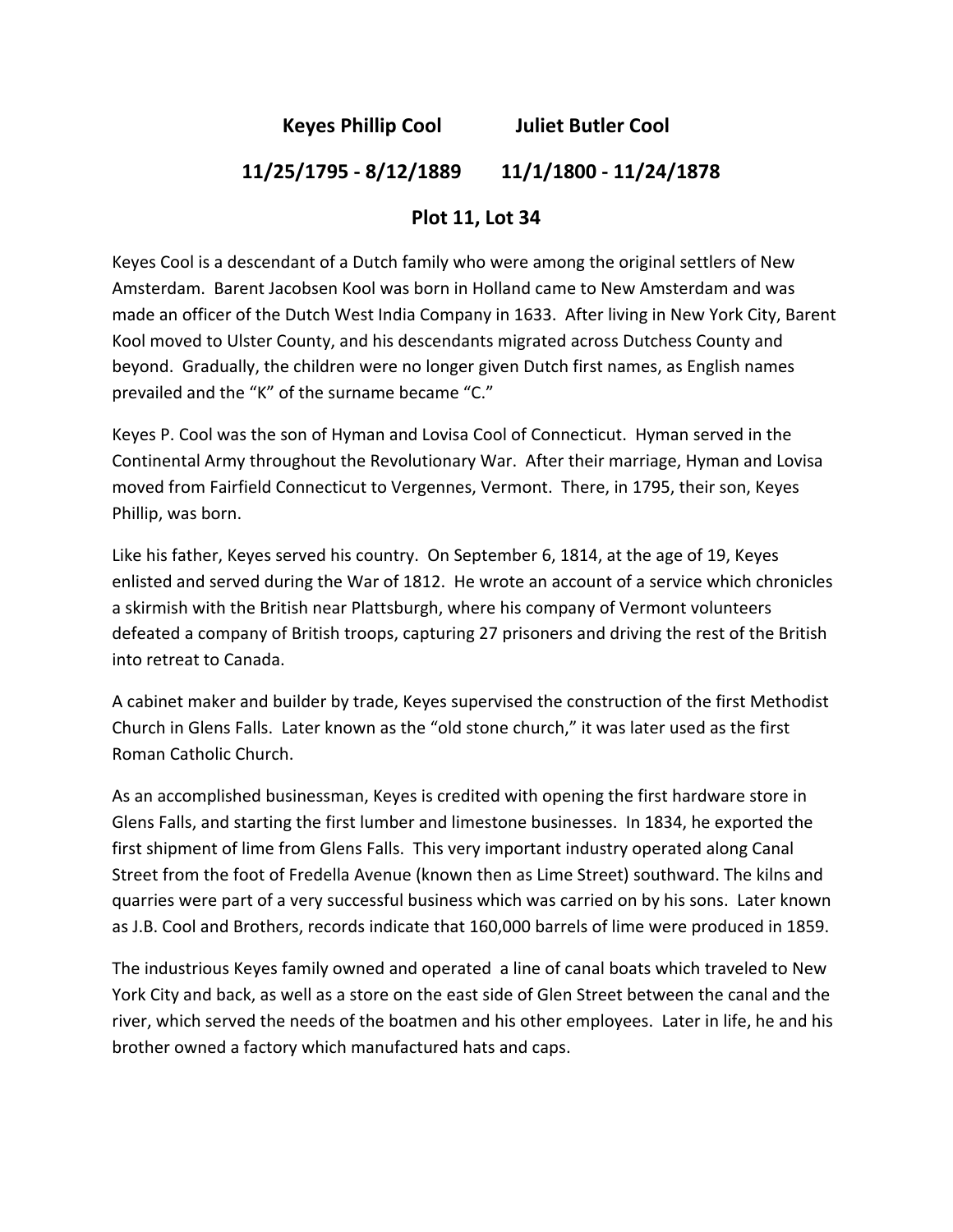While living in Glens Falls, Keyes held various civic offices. He served as a member of the original vestry of the Church of the Messiah. In 1861, he presided over the first war meeting in town when two companies of recruits were formed who became part of the 22<sup>nd</sup> Regiment in the Civil War.

In his later years, Keyes was a regular member of a group called the "Bear Garden" in the 1870's. These elderly men met daily around the stove at John Kenworthy's store to socialize. In 1938, a biographer named Edith W. West noted that even in his old age, Keyes presented a distinguished appearance. Keyes lived to the age of 94, dying on August 12, 1889. At the time of his death it was noted that "the name of Keyes P. Cool stood for business integrity and sterling honesty."He and his descendants added greatly to the prosperity and success of Glens Falls.

Juliet Butler Cool was born in 1800 a descendant of Samuel Robinson, the first proprietor of Bennington, Vermont. Juliet married Keyes Cool, a cabinet maker, and moved to the Village of Glens Falls in 1828.

In 1832, the couple built a home at 50 Warren Street which became the residence of six generations of descendants of the Cool family until its demolition in 1952. A devoted wife and mother, Julia raised six children: Joseph Butler, Hiram Moore, Sarah Ann, Alvin Fassett, Louisa Keyes and Harriet Augusta. Joseph found success in working in his father's business endeavors, and Joseph's son Charles W. Cool became the first mayor of Glens Falls. Charles also established the Cool Insurance Agency.

The matriarch of one of Glens Falls' most influential and productive families, Juliet died in 1878.

Prepared Evelyn Donahue from a theatrical script written by William Woodward for the Chapman Historical Museums fall Glens Falls Cemetery tour in 2002.

Questions and comments should be directed to the Glens Falls City Historian at: City Hall 42 Ridge St. Glens Falls, NY historian@cityofglensfalls.com 518‐761‐3871.